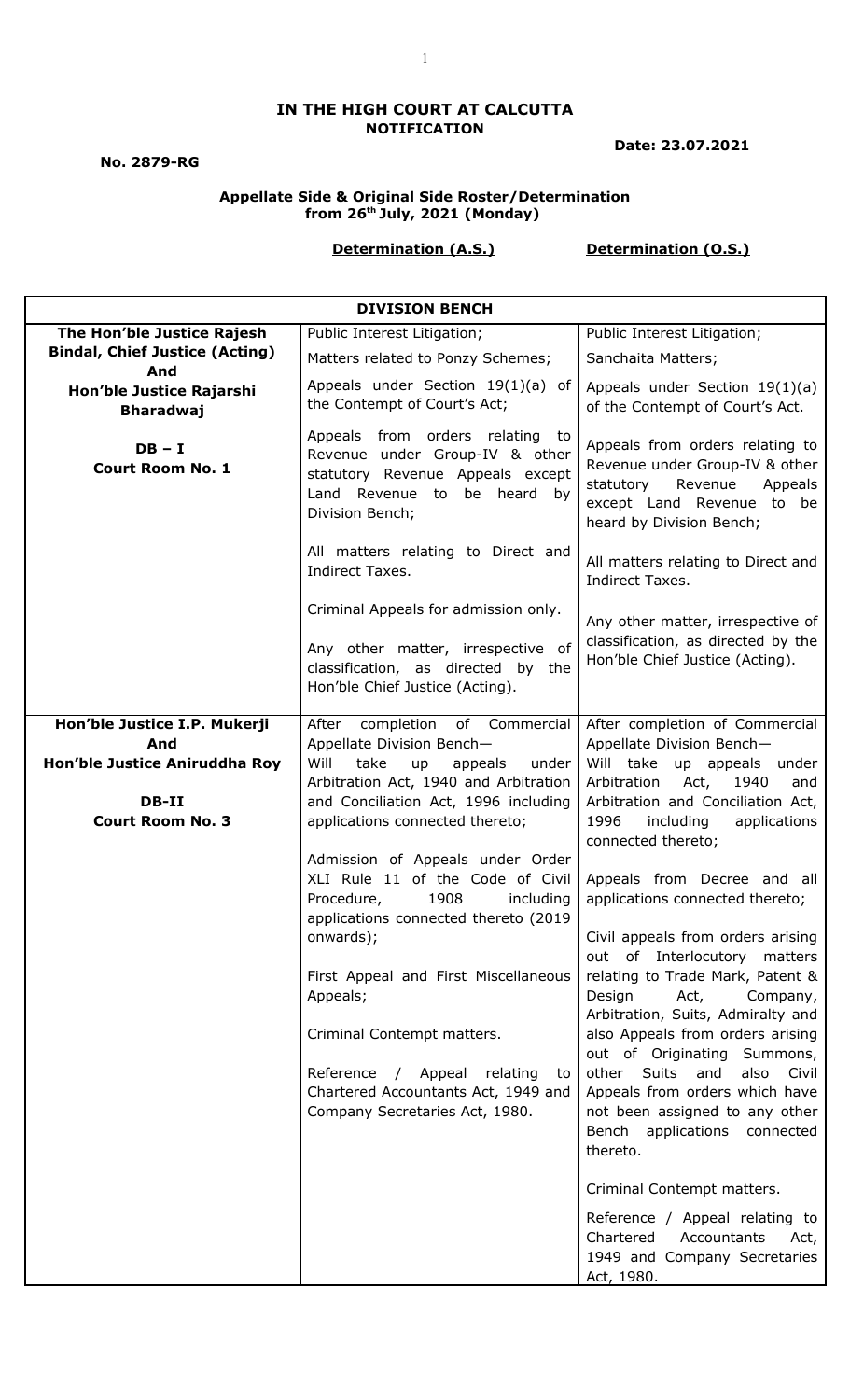| <b>Hon'ble Justice Harish Tandon</b><br>And<br>Hon'ble Justice Bibek Chaudhuri<br>$DB - III$                                                           | Anticipatory Bails under Section 438<br>of the Code of Criminal Procedure<br>onwards)<br>including<br>(2021)<br>cancellation, relaxation of conditions<br>of bail;                                                                                                                                                                                                                                                                                                                                                                                                                                                                                                           |                                                                                                                                                                                                                                                        |
|--------------------------------------------------------------------------------------------------------------------------------------------------------|------------------------------------------------------------------------------------------------------------------------------------------------------------------------------------------------------------------------------------------------------------------------------------------------------------------------------------------------------------------------------------------------------------------------------------------------------------------------------------------------------------------------------------------------------------------------------------------------------------------------------------------------------------------------------|--------------------------------------------------------------------------------------------------------------------------------------------------------------------------------------------------------------------------------------------------------|
| <b>Court Room No. 28</b>                                                                                                                               | Bails under Section 439 of the Code<br>of<br>Criminal<br>Procedure<br>(2021)<br>including<br>cancellation,<br>onwards)<br>relaxation of conditions of bail.                                                                                                                                                                                                                                                                                                                                                                                                                                                                                                                  |                                                                                                                                                                                                                                                        |
| Hon'ble Justice Harish Tandon                                                                                                                          | Lawazima matters                                                                                                                                                                                                                                                                                                                                                                                                                                                                                                                                                                                                                                                             |                                                                                                                                                                                                                                                        |
| And<br>Hon'ble Justice Biswajit Basu<br>$DB - IV$<br><b>Court Room No. 28</b>                                                                          |                                                                                                                                                                                                                                                                                                                                                                                                                                                                                                                                                                                                                                                                              |                                                                                                                                                                                                                                                        |
| <b>Hon'ble Justice Soumen Sen</b><br>And<br><b>Hon'ble Justice Hiranmay</b><br><b>Bhattacharyya</b>                                                    | Applications under Section 27 of the<br>Electricity Regulatory Commission<br>Act, 1998 including<br>applications<br>connected thereto;                                                                                                                                                                                                                                                                                                                                                                                                                                                                                                                                       | Applications under Section 27 of<br>the<br>Electricity<br>Regulatory<br>Commission Act, 1998 including<br>applications connected thereto;                                                                                                              |
| $DB - V$<br><b>Court Room No. 16</b>                                                                                                                   | Matters relating to Tribunals under<br>Articles 323A and 323B of the<br>India<br>Constitution<br>of<br>including<br>application<br>connected<br>thereto<br>(excluding tax matters).                                                                                                                                                                                                                                                                                                                                                                                                                                                                                          | Matters relating to Tribunals<br>under Articles 323A and 323B of<br>Constitution<br>of<br>India<br>the<br>including application connected<br>thereto (excluding tax matters).                                                                          |
| Hon'ble Justice Subrata Talukdar<br>And<br>Hon'ble Justice Jay Sengupta<br>$DB - VI$<br><b>Court Room No. 11</b>                                       | All intra-court appeals arising out of<br>writ matters filed under Article 226 of<br>the Constitution of India (excluding<br>Appeals from orders relating to<br>Revenue under Group-IV & other<br>statutory Revenue);<br>Matrimonial & Family Court Appeals<br>& matters relating to Guardianship<br>applications<br>connected<br>including<br>thereto;<br>Admission of Appeals under Section<br>30 of the Employees' Compensation<br>Act, 1923.                                                                                                                                                                                                                             | All intra-court appeals arising<br>out of writ matters filed under<br>Article 226 of the Constitution of<br>India (excluding Appeals from<br>orders relating to Revenue under<br>Group-IV & other<br>statutory<br>Revenue).                            |
| <b>Hon'ble Justice Tapabrata</b><br><b>Chakraborty</b><br>And<br><b>Hon'ble Justice Subhasis</b><br>Dasgupta<br>$DB - VII$<br><b>Court Room No. 30</b> | Criminal<br>Hearing<br>of<br>Appeals.<br>of<br>Applications<br>for<br>suspension<br>sentence in pending appeals;<br>Criminal appeals relating to crimes<br>against women;<br>Anticipatory Bails under Section 438<br>of the Code of Criminal Procedure<br>(Upto 2020) including cancellation,<br>relaxation of conditions of bail;<br>Bails under Section 439 of the Code<br>of Criminal Procedure (Upto 2020)<br>including cancellation, relaxation of<br>conditions of bail;<br>Habeas Corpus petition.<br>All intra-court appeals arising out of<br>writ matters filed under Article 226 of<br>the Constitution of India (excluding<br>Appeals from orders relating<br>to | Habeas Corpus petition.<br>All intra-court appeals arising<br>out of writ matters filed under<br>Article 226 of the Constitution of<br>India (excluding Appeals from<br>orders relating to Revenue under<br>Group-IV & other<br>statutory<br>Revenue). |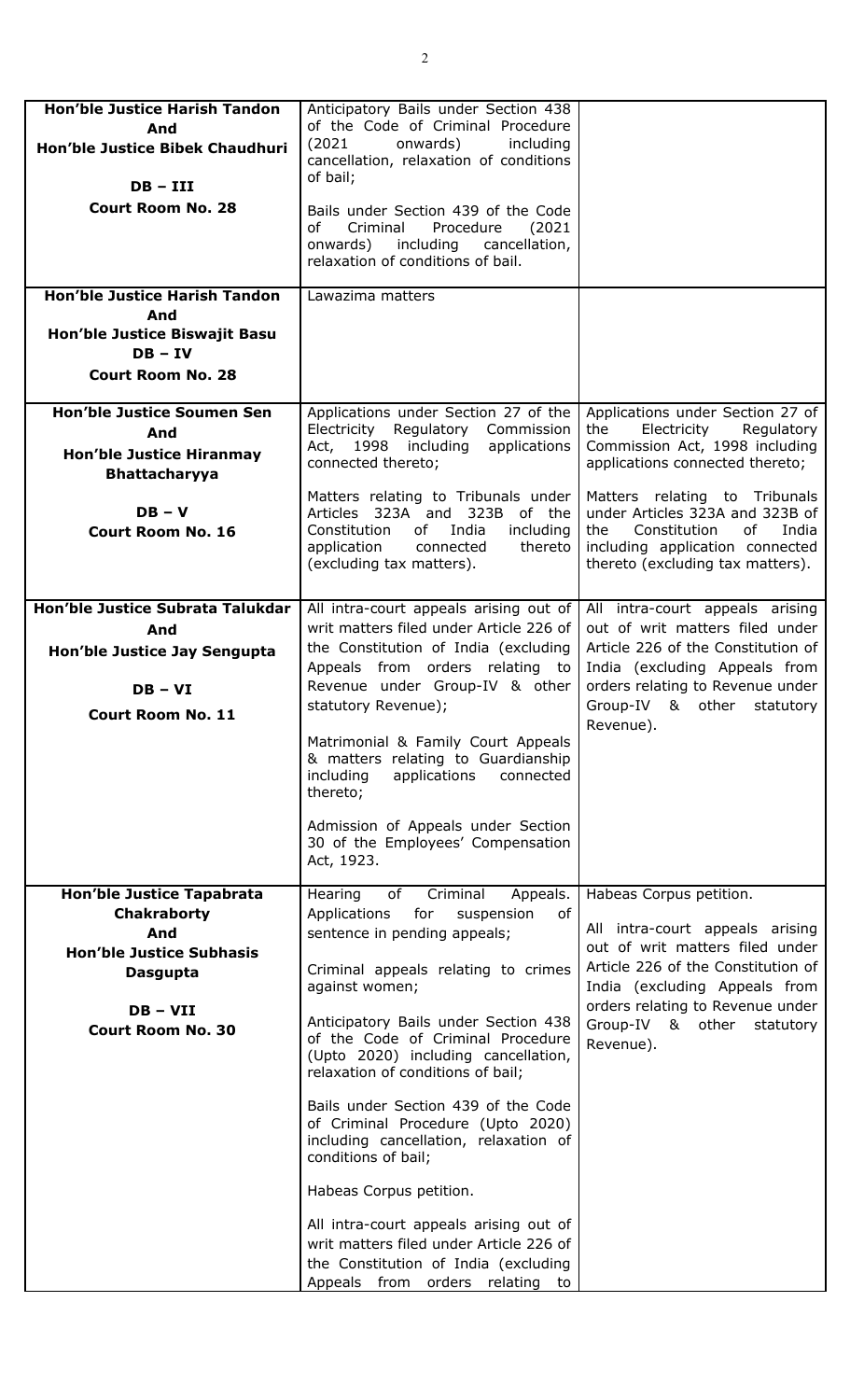|                                                                                                                      | Revenue under Group-IV & other<br>statutory Revenue).                                                                                                                |                                                                                                                                                                      |
|----------------------------------------------------------------------------------------------------------------------|----------------------------------------------------------------------------------------------------------------------------------------------------------------------|----------------------------------------------------------------------------------------------------------------------------------------------------------------------|
| <b>Hon'ble Justice Arindam Sinha</b><br>And<br><b>Hon'ble Justice Saugata</b><br><b>Bhattacharyya</b><br>$DB - VIII$ | Admission of Appeals under Order<br>XLI Rule 11 of the Code of Civil<br>1908<br>Procedure,<br>including<br>applications connected thereto (Upto<br>$2018$ ).         |                                                                                                                                                                      |
| <b>Court Room No. 4</b>                                                                                              |                                                                                                                                                                      |                                                                                                                                                                      |
| Hon'ble Justice Arijit Banerjee<br>And                                                                               | Anticipatory Bails under Section 438<br>of the Code of Criminal Procedure                                                                                            |                                                                                                                                                                      |
| Hon'ble Justice Suvra Ghosh                                                                                          | (2021)<br>onwards)<br>including<br>cancellation, relaxation of conditions<br>of bail;                                                                                |                                                                                                                                                                      |
| $DB - IX$                                                                                                            |                                                                                                                                                                      |                                                                                                                                                                      |
| <b>Court Room No. 32</b>                                                                                             | Bails under Section 439 of the Code<br>Criminal<br>Procedure<br>of<br>(2021)<br>onwards)<br>including<br>cancellation,<br>relaxation of conditions of bail.          |                                                                                                                                                                      |
|                                                                                                                      | <b>SINGLE BENCH</b>                                                                                                                                                  |                                                                                                                                                                      |
| Hon'ble Justice Rajesh Bindal,<br><b>Chief Justice (Acting)</b>                                                      |                                                                                                                                                                      | Matters related to Section 11 of<br>the Arbitration and Conciliation<br>Act, 1996.                                                                                   |
| $SB-I$<br><b>Court Room No. 1</b>                                                                                    |                                                                                                                                                                      |                                                                                                                                                                      |
| Hon'ble Justice Debangsu Basak<br>$SB - II$<br><b>Court Room No. 8</b>                                               | Matters (motion & hearing) under<br>Article 226 of the Constitution of<br>India relating to Residuary under<br>Group IX including applications<br>connected thereto. | Matters (motion & hearing) under<br>Article 226 of the Constitution of<br>India relating to Residuary under<br>Group IX including applications<br>connected thereto. |
| <b>Hon'ble Justice Shivakant Prasad</b><br>$SB$ -III                                                                 | Hearing of Criminal Appeals.<br>Applications for suspension of<br>sentence in pending appeals;                                                                       |                                                                                                                                                                      |
| <b>Court Room No. 42</b>                                                                                             | Hearing of Criminal<br>appeals<br>relating to 'crime against women'.                                                                                                 |                                                                                                                                                                      |
| Hon'ble Justice Rajasekhar                                                                                           | Matters (motion & hearing) under                                                                                                                                     | Matters (motion & hearing) under                                                                                                                                     |
| <b>Mantha</b><br>$SB - IV$                                                                                           | Article 226 of the Constitution of<br>India relating to Residuary under<br>Group IX including applications<br>connected thereto.                                     | Article 226 of the Constitution of<br>India relating to Residuary under<br>Group IX including applications<br>connected thereto.                                     |
| <b>Court Room No. 13</b>                                                                                             |                                                                                                                                                                      |                                                                                                                                                                      |
| Hon'ble Justice Sabyasachi<br><b>Bhattacharyya</b><br>$SB - V$                                                       | Admission and hearing of Civil<br>Revisions under Article 227 of the<br>Constitution of India including<br>applications connected thereto.                           |                                                                                                                                                                      |
| <b>Court Room No. 7</b>                                                                                              | Hearing of Second Appeal, First<br>Miscellaneous Appeal, Second<br>Miscellaneous Appeal irrespective<br>of years including applications<br>connected thereto.        |                                                                                                                                                                      |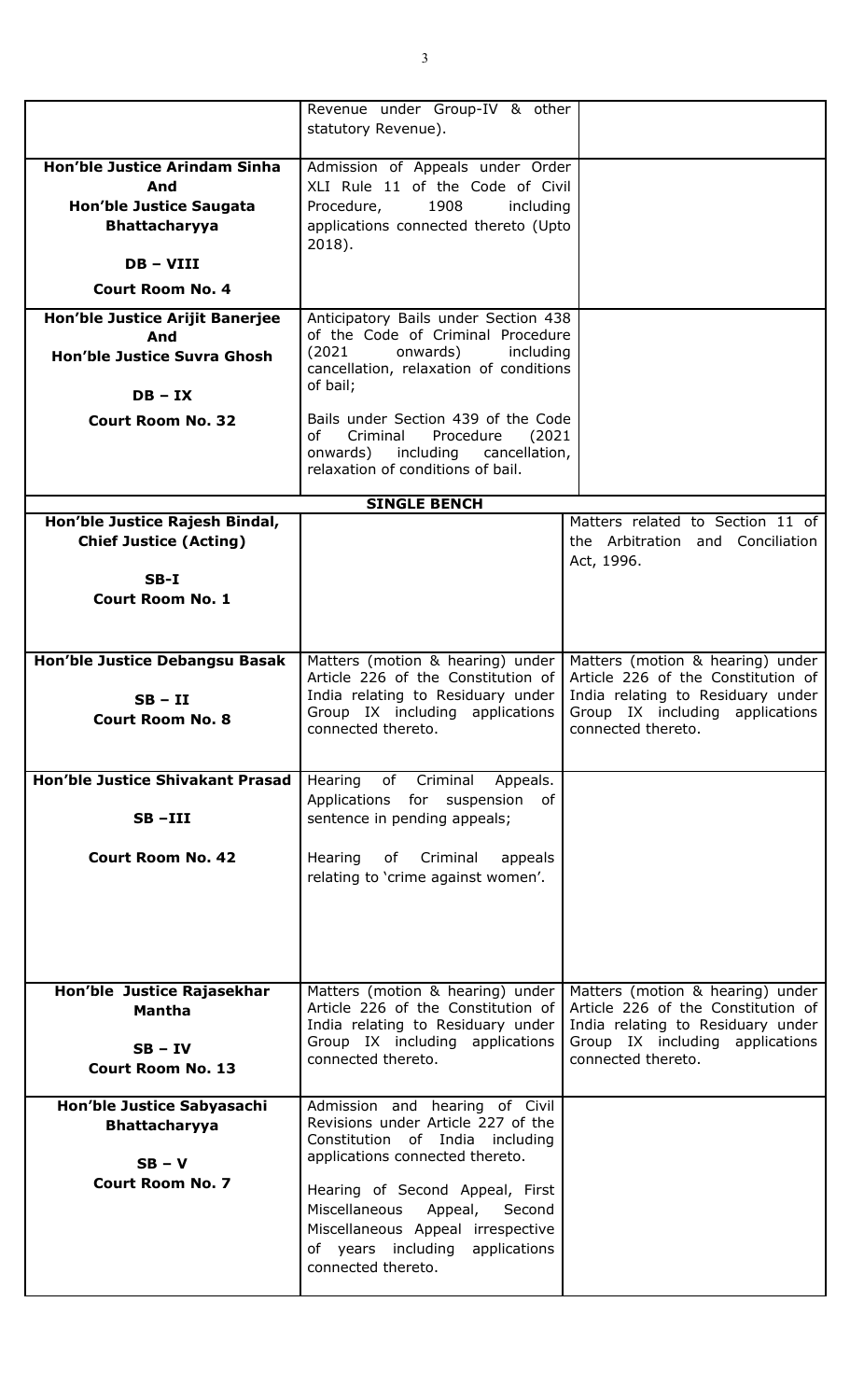|                                                                                                 | Matters relating to contempt (civil)                                                                                                                                                                                                                                                                                                                                                                      |                                                                                                                                                                                                                                                                                                                                                                                                                                                                                                                                                                                                                                                                          |
|-------------------------------------------------------------------------------------------------|-----------------------------------------------------------------------------------------------------------------------------------------------------------------------------------------------------------------------------------------------------------------------------------------------------------------------------------------------------------------------------------------------------------|--------------------------------------------------------------------------------------------------------------------------------------------------------------------------------------------------------------------------------------------------------------------------------------------------------------------------------------------------------------------------------------------------------------------------------------------------------------------------------------------------------------------------------------------------------------------------------------------------------------------------------------------------------------------------|
|                                                                                                 | of Sub-ordinate Courts to be heard                                                                                                                                                                                                                                                                                                                                                                        |                                                                                                                                                                                                                                                                                                                                                                                                                                                                                                                                                                                                                                                                          |
|                                                                                                 | by a Judge sitting singly.                                                                                                                                                                                                                                                                                                                                                                                |                                                                                                                                                                                                                                                                                                                                                                                                                                                                                                                                                                                                                                                                          |
| <b>Hon'ble Justice Moushumi</b><br><b>Bhattacharya</b><br>$SB - VI$<br><b>Court Room No. 36</b> |                                                                                                                                                                                                                                                                                                                                                                                                           | After completion of Commercial<br>Division matters, will take up<br>Interlocutory<br>matters<br>and<br>Intellectual<br>Rights<br>Property<br>matters.<br>Matters relating to Companies Act<br>including suits against Companies<br>(in liquidation), Admiralty (2021<br>onwards) and Contempt Matters<br>relating to Company Law Board<br>and misfeasance;<br>Insolvency matters;<br>Matters under Arbitration<br>Act,<br>1940 and Arbitration & Conciliation<br>Act, 1996 (excluding matters<br>pertaining to Section 11 of the Act)<br>including applications connected<br>thereto.                                                                                    |
|                                                                                                 |                                                                                                                                                                                                                                                                                                                                                                                                           | Hearing of Suits and applications<br>connected thereto excluding the<br>assigned<br>to<br>other<br>matters<br>$Bench(s)$ .                                                                                                                                                                                                                                                                                                                                                                                                                                                                                                                                               |
| Hon'ble Justice Shekhar B. Saraf<br>SB – VII<br><b>Court Room No. 26</b>                        | Appeals relating to all Claim cases<br>including<br>applications connected<br>thereto.<br>Criminal<br>Revision matters<br>upto<br>2010.<br>Matters (motion & hearing) under<br>Article 226 of the Constitution of<br>India relating to Transport and<br>Telecommunication under Group<br>VII and applications connected<br>thereto.<br>Any other matter assigned by the<br>Hon'ble Chief Justice (Acting) | All matters related to--<br>1. BIFR,<br>2. Admiralty<br>suits<br>(upto<br>$2020$ ),<br>3. Appeal under The State<br>Financial Corporations Act,<br>4. Appeal under Section 151<br>of CrPC,<br>5. AIRB matters,<br>6. Matrimonial suits,<br>7. Applications<br>The<br>under<br>Guardians and Wards Act,<br>8. Applications<br>under<br>The<br>Central Excises and<br>Salt<br>Act.<br>Matters (motion & hearing)<br>under<br>Article<br>226<br>of<br>the<br>Constitution of India relating to<br>Transport and Telecommunication<br>under Group VII and applications<br>connected thereto.<br>Any other matter assigned<br>the Hon'ble Chief<br>Justice<br>by<br>(Acting). |
| Hon'ble Justice Shampa Sarkar<br><b>SB-VIII</b><br><b>Court Room No. 19</b>                     | Matters (motion & hearing) under<br>Article 226 of the Constitution of<br>India relating to Municipalities,<br>Panchayats<br>and<br>Co-operative<br>Societies under Group-V including<br>applications connected thereto.                                                                                                                                                                                  | Matters (motion & hearing) under<br>Article 226 of the Constitution of<br>India relating to Municipalities,<br>Panchayats<br>Co-operative<br>and<br>Societies under Group-V including<br>applications connected thereto.                                                                                                                                                                                                                                                                                                                                                                                                                                                 |
| Hon'ble Justice Ravi Krishan                                                                    |                                                                                                                                                                                                                                                                                                                                                                                                           | Matters (motion & hearing) under   Matters (motion & hearing) under                                                                                                                                                                                                                                                                                                                                                                                                                                                                                                                                                                                                      |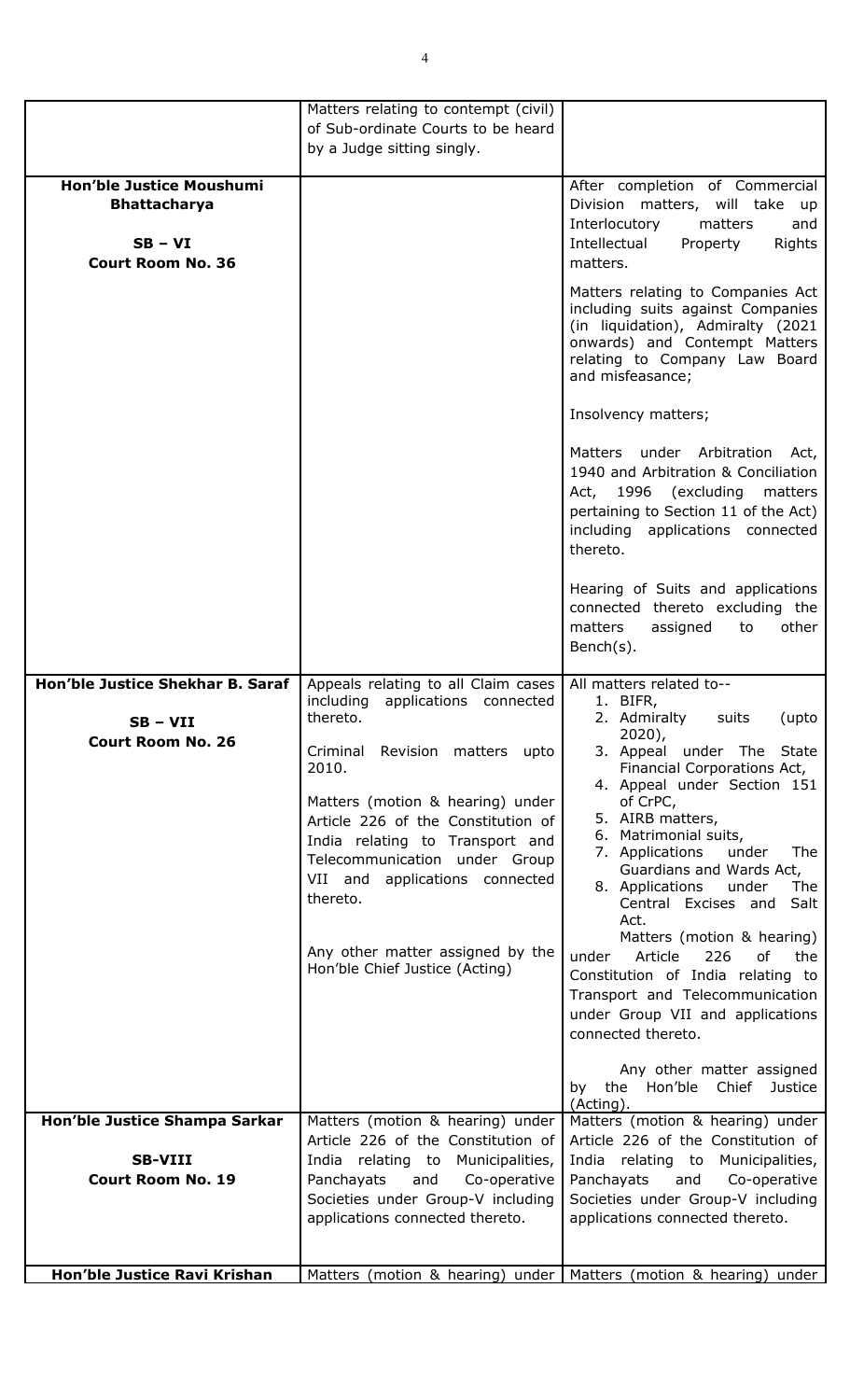| <b>Kapur</b>                                                                             | Article 226 of the Constitution of                                                                                                                                                                                                                                                                                                                                                              | Article 226 of the Constitution of                                                                                                                                                                                                                                                                                                                                                                 |
|------------------------------------------------------------------------------------------|-------------------------------------------------------------------------------------------------------------------------------------------------------------------------------------------------------------------------------------------------------------------------------------------------------------------------------------------------------------------------------------------------|----------------------------------------------------------------------------------------------------------------------------------------------------------------------------------------------------------------------------------------------------------------------------------------------------------------------------------------------------------------------------------------------------|
| SB-IX<br><b>Court Room No. 10</b>                                                        | relating to Land<br>India<br>under<br>Group-I including<br>applications<br>connected thereto.                                                                                                                                                                                                                                                                                                   | India<br>relating to<br>Land<br>under<br>Group-I including<br>applications<br>connected thereto.                                                                                                                                                                                                                                                                                                   |
|                                                                                          | Matters (motion & hearing) under<br>Article 226 of the Constitution of<br>India relating to Labour under<br>Group-III including applications<br>connected thereto.                                                                                                                                                                                                                              | Matters (motion & hearing) under<br>Article 226 of the Constitution of<br>India relating to Labour under<br>Group-III including applications<br>connected thereto.                                                                                                                                                                                                                                 |
| <b>Hon'ble Justice Arindam</b><br><b>Mukherjee</b><br>$SB-X$<br><b>Court Room No. 23</b> | Matters (motion & hearing) under<br>Article 226 of the Constitution of<br>India relating to service under<br>VI<br>Group<br>and<br>applications<br>connected thereto;                                                                                                                                                                                                                           | Matters (motion & hearing) under<br>Article 226 of the Constitution of<br>India relating to service under<br>VI<br>Group<br>and<br>applications<br>connected thereto;                                                                                                                                                                                                                              |
|                                                                                          | Bench<br>Review<br>Single<br>and<br>Contempt matters irrespective of<br>classification upto 2009.                                                                                                                                                                                                                                                                                               | Single<br>Bench<br>Review<br>and<br>Contempt matters irrespective of<br>classification upto 2009.                                                                                                                                                                                                                                                                                                  |
| Hon'ble Justice Biswajit Basu<br>SB-XI<br><b>Court Room No. 18</b>                       | Admission and hearing of Civil<br>Revisions under Article 227 of the<br>Constitution of India including<br>applications connected thereto.                                                                                                                                                                                                                                                      |                                                                                                                                                                                                                                                                                                                                                                                                    |
|                                                                                          | Applications under Section 24 of<br>the Code of Civil Procedure.<br>Hearing of Second Appeal, First<br>Miscellaneous<br>Appeal, Second<br>Miscellaneous Appeal irrespective<br>of years including<br>applications<br>connected thereto.                                                                                                                                                         |                                                                                                                                                                                                                                                                                                                                                                                                    |
| Hon'ble Justice Amrita Sinha<br><b>SB-XII</b><br><b>Court Room No. 24</b>                | Matters (motion & hearing) under<br>Article 226 of the Constitution of<br>colleges,<br>India<br>relating<br>to<br>universities and libraries under<br>Group-II including services and<br>applications connected thereto;                                                                                                                                                                        | Matters (motion & hearing) under<br>Article 226 of the Constitution of<br>colleges,<br>India<br>relating<br>to<br>universities and libraries under<br>Group-II including services and<br>applications connected thereto;                                                                                                                                                                           |
|                                                                                          | Matters (motion & hearing) under<br>Article 226 of the Constitution of<br>India relating to Regulation of<br>Industries & Essential Commodities<br>& various Central Orders under<br>VIII<br>Group<br>and<br>applications<br>connected thereto.                                                                                                                                                 | Matters (motion & hearing) under<br>Article 226 of the Constitution of<br>India relating to Regulation of<br>Industries & Essential Commodities<br>& various Central Orders under<br>Group VIII<br>and<br>applications<br>connected thereto.                                                                                                                                                       |
| Hon'ble Justice Abhijit<br>Gangopadhyay<br><b>SB-XIII</b><br><b>Court Room No. 17</b>    | Matters (motion & hearing) under<br>Article 226 of the Constitution of<br>India relating to Education under<br>including<br>applications<br>Group-II<br>thereto. (Excluding<br>connected<br>matters under Article 226 of the<br>Constitution of India relating to<br>colleges, universities and libraries<br>under Group-II including services<br>applications<br>and<br>connected<br>thereto). | Matters (motion & hearing) under<br>Article 226 of the Constitution of<br>India relating to Education under<br>Group-II<br>including<br>applications<br>thereto.<br>connected<br>(Excluding<br>matters under Article 226 of the<br>Constitution of India relating to<br>colleges, universities and libraries<br>under Group-II including services<br>applications<br>and<br>connected<br>thereto). |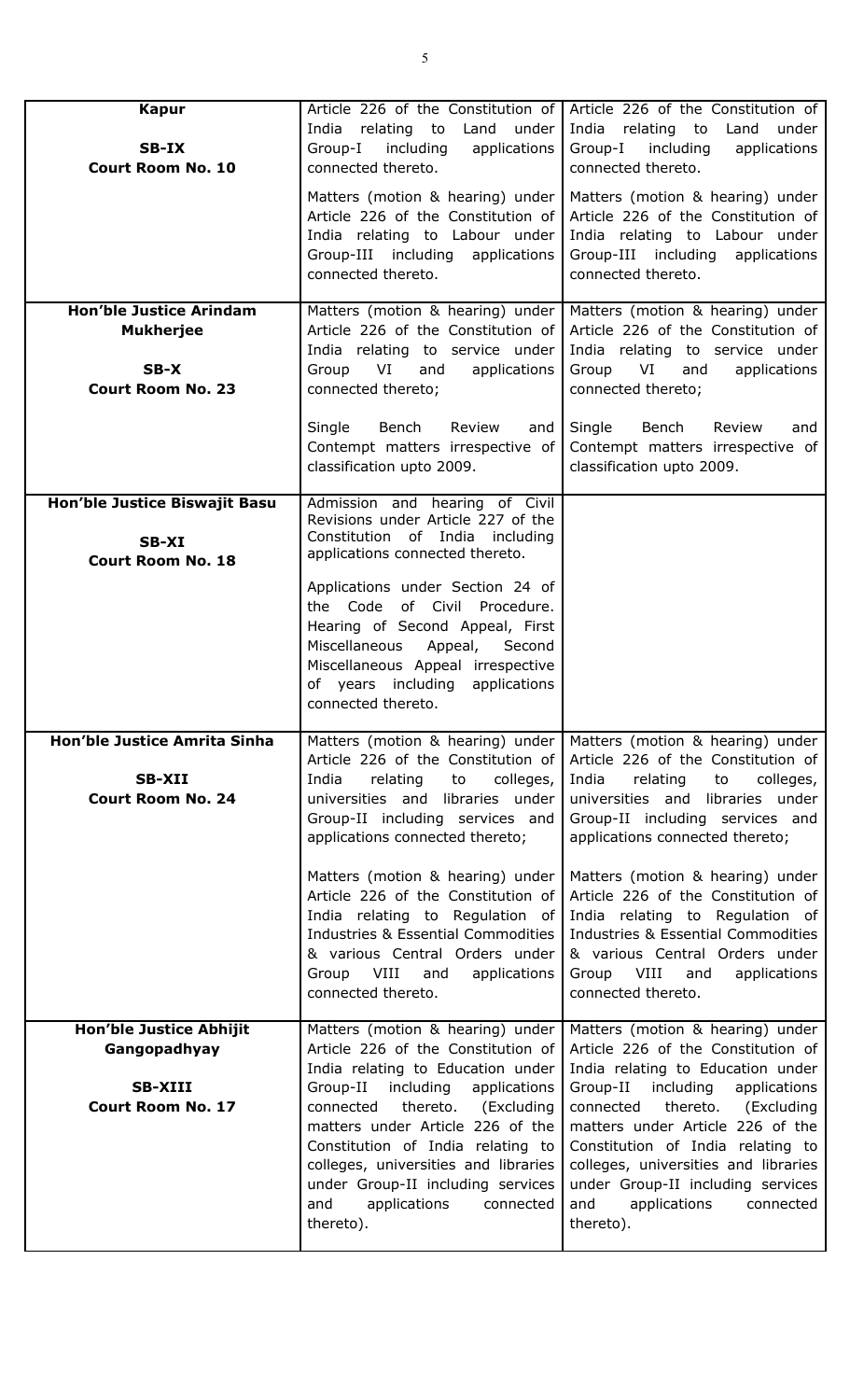| Hon'ble Justice Md. Nizamuddin          | Matters (motion & hearing) under         | Matters (motion & hearing) under   |
|-----------------------------------------|------------------------------------------|------------------------------------|
|                                         | Article 226 of the Constitution of       | Article 226 of the Constitution of |
| <b>SB-XIV</b>                           | India relating to Revenue and Tax        | India relating to Revenue and Tax  |
| <b>Court Room No. 2</b>                 | Laws (Excluding Land Revenue)            | Laws (Excluding Land Revenue)      |
|                                         | under<br>Group-IV<br>including           | under<br>Group-IV<br>including     |
|                                         | applications connected thereto.          | applications connected thereto.    |
| <b>Hon'ble Justice Tirthankar Ghosh</b> | <b>Criminal Revision matters</b>         |                                    |
|                                         | (from 2011 to 2020);                     |                                    |
| <b>SB-XV</b>                            |                                          |                                    |
| <b>Court Room No. 34</b>                | Bail under Section 439 of the Code       |                                    |
|                                         | of Criminal Procedure filed upto         |                                    |
|                                         | 2019 including cancellation and          |                                    |
|                                         | relaxation of conditions of bail.        |                                    |
|                                         |                                          |                                    |
|                                         |                                          |                                    |
|                                         |                                          |                                    |
| Hon'ble Justice Kausik Chanda           | Criminal<br>Revision<br>filed<br>matters |                                    |
|                                         | 2021 onwards;                            |                                    |
| <b>SB-XVI</b>                           |                                          |                                    |
| <b>Court Room No. 35</b>                | Bail under Section 439 of the Code       |                                    |
|                                         | of Criminal Procedure (filed 2020        |                                    |
|                                         | onwards) including cancellation          |                                    |
|                                         | and relaxation of conditions of bail.    |                                    |

### **IN THE HIGH COURT AT CALCUTTA Commercial Appellate Division & Commercial Division from 26th July, 2021 (Monday)**

|                                                                                                               | <b>DIVISION BENCH</b>                                                                                                                                                                                                                                                                               |
|---------------------------------------------------------------------------------------------------------------|-----------------------------------------------------------------------------------------------------------------------------------------------------------------------------------------------------------------------------------------------------------------------------------------------------|
| Hon'ble Justice I.P. Mukerji<br>And<br>Hon'ble Justice Aniruddha Roy<br>$DB - II$<br><b>Court Room No. 37</b> | Will sit together to take up all Appeals under<br>Commercial Courts, Commercial Division and<br>Commercial Appellate Division of the High Courts<br>Act, 2015.                                                                                                                                      |
| <b>SINGLE BENCH</b>                                                                                           |                                                                                                                                                                                                                                                                                                     |
| Hon'ble Justice Rajesh Bindal,<br><b>Chief Justice (Acting)</b>                                               | Matters related to Section 11 of the Arbitration<br>and Conciliation Act, 1996.                                                                                                                                                                                                                     |
| $SB-I$<br><b>Court Room No. 1</b>                                                                             |                                                                                                                                                                                                                                                                                                     |
| <b>Hon'ble Justice Moushumi</b><br><b>Bhattacharya</b><br>$SB - VI$<br><b>Court Room No. 36</b>               | Will hear all suits and applications connected<br>thereto and all Interlocutory applications relating<br>to commercial disputes and matters pertaining to<br>Arbitration and Conciliation Act, 1996 (excluding<br>matters relating to Section 11 of the Act) and<br>applications connected thereto. |
|                                                                                                               |                                                                                                                                                                                                                                                                                                     |

# **NOTE:**

**1.** No need to mention any fresh filed cases, as all matters which are complete in all respect and assigned permanent number will be listed before the Courts concerned, automatically.